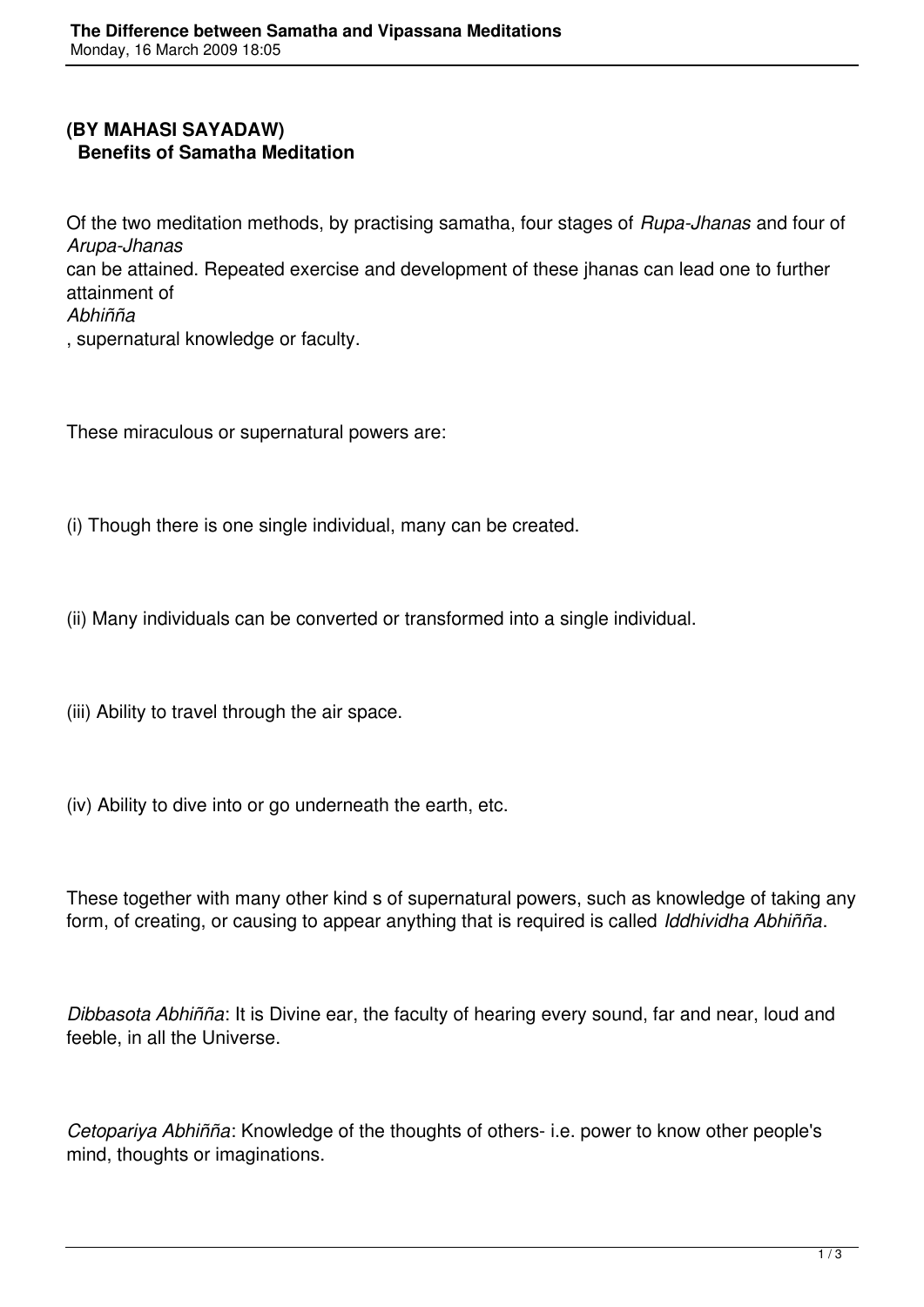*Pubbenivasa Abhiñña*: Possessing knowledge of former existences. In other words, power to recollect the incidents of the past existences.

*Dibbacakkhu Abhiñña*: Divine eye or supernatural vision, i.e. supernatural faculty or the power of seeing all that is taking place in the whole Universe, for example, power to see all physical forms of different beings and of their death and rebirth in the different worlds or heavens.

## **Drawback of Samatha Meditation**

Nevertheless, despite the possession of such powers as Jhanas and abhiññas, those possessing these attributes will not be free from the miseries and sufferings of old age, death, etc. On death even with the jhanic states remaining in tact without their being neither diminished nor destroyed, they will be reborn in one of the Brahma Loka or heavens to which the stage of the jhana they have respectively attained would correspond, the particular abode or heaven being determined by the degree of jhana attained. Then, they will remain in the relative plane of Brahma World or Abode for one world-cycle, two, four, eight and so on, according to the life-span of the Brahma World to which they belong.

When that life-span comes to an end, they will die and will be reverted to the world of human beings or devas, where they will have their new existence. In such an event, they will again face the miseries of old age, death, etc. just as the human beings and devas have to face. If favourable circumstances do not permit by force of his kamma, they can go down to one of the four netherworlds (Lower World of Existences), viz: Niriya (Hell), Tiracchana (Animal world), Peta (World of Petas or Ghosts), or Asurakaya (World of Demons), and suffer miseries related to the World concerned. Therefore, it should be realized that by merely practising samatha meditation, one will not be liberated from suffering and misery.

## **Samatha and Vipassana**

Only if vipassana insight-meditation is practised, one will be able to realize nibbāna and be completely free from all kinds of misery and sufferings, such as old age, disease and death. There are two modes of practising vipassana meditation. They are:

(1) practising samatha using it as a vehicle for the attainment of vipassana ñana;